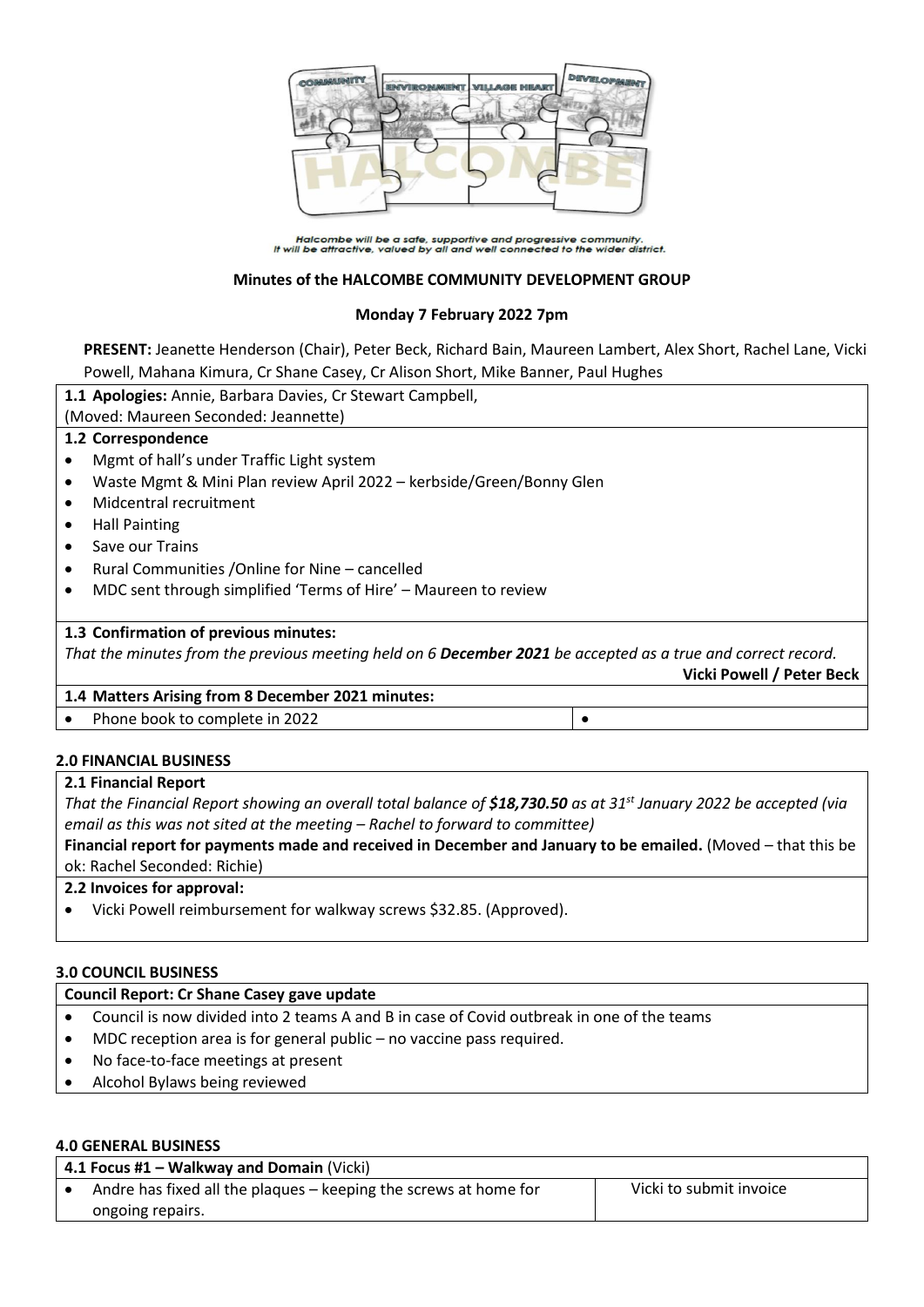| 4.2 Focus #2 $-$ Hall (Maureen)                                                 |  |  |
|---------------------------------------------------------------------------------|--|--|
| <b>Activity:</b>                                                                |  |  |
| Gospel Group / Yoga / Trust mtg<br>$\bullet$                                    |  |  |
| More community group activities in the pipeline<br>$\bullet$                    |  |  |
| Could the hall have a fund top up<br>$\bullet$                                  |  |  |
|                                                                                 |  |  |
| <b>Hall Maintenance:</b>                                                        |  |  |
| As hall roof need replacing, no maintenance to be done until fixed<br>$\bullet$ |  |  |
| Paint colours have been sent to Carl - Playcentre this year, Hall<br>$\bullet$  |  |  |
| next year                                                                       |  |  |
| Colours – Dark Grey roof/ Cement grey boards / Red detail<br>$\bullet$          |  |  |
|                                                                                 |  |  |

| 4.3 Focus #3 – Cenotaph & Recreational Area (Rachel/Maureen)                                     |  |  |
|--------------------------------------------------------------------------------------------------|--|--|
| <b>Information Boards</b>                                                                        |  |  |
| Maureen to organize zoom meeting with Kayla to discuss the draft<br>board that was sent through. |  |  |

## **4.3 Subprojects**

| <b>Roading</b> (Richie) |                                                                                  |  |
|-------------------------|----------------------------------------------------------------------------------|--|
|                         | Knorp Street, Cassan Street signs down                                           |  |
|                         | '70' speed sign down by cafe                                                     |  |
|                         | Roads in the area are not in good condition due to the 15 <sup>th</sup> December |  |
|                         | downpour.                                                                        |  |
|                         | Paul Hughes has graded but needs re-gravelling and grading                       |  |
|                         | Road works were approved by Council                                              |  |
|                         | Notification of Stanway/Halcombe Water Scheme not seen by                        |  |
|                         | everyone.                                                                        |  |

| <b>Community get-togethers</b> |                                                                    |  |
|--------------------------------|--------------------------------------------------------------------|--|
|                                | Fire Brigade will not be holding an Auction this year              |  |
|                                | Fire Brigade looking for new recruits especially for the day shift |  |
|                                | ANZAC Day 2022 - 26 addition crosses needing to be made in the New |  |
|                                | Year. Richard has made up a jig for the assembling.                |  |

## *Cemetery Land (Rachel)*  Lambs have been weaned (43). None were a good enough weight to go to the works. Thoughts were that due to lots having horns, they wouldn't have sold well in the store sale either so we bought them (weighed off and price devised by asking Stu Addenbrooke/Reece Staples). Ewes have been shorn (we opted to do this when we shore our ewes so there is a cost involved with paying shearers/shed hands this time).  $\bullet$  The ewes are ready for the ram to go out 14<sup>th</sup> Feb. At shearing there were only 28… originally there was 34 (pre lambing), 3 died over lambing + 1 after weaning (not sure why), so there should have been 30…2 have vanished! • 3 2-tooths have been organised to be bought as replacements. Rachel to confirm price at next meeting. New ram is coming from Stu Addenbrooke – a huge thank you to him.  $\bullet$

| <b>Entrance/Welcome signs (Richie)</b> |                                                                       |  |
|----------------------------------------|-----------------------------------------------------------------------|--|
|                                        | 'Halcombe' road sign – Richie has taken this down to repair. Needs to |  |
|                                        | buy materials.                                                        |  |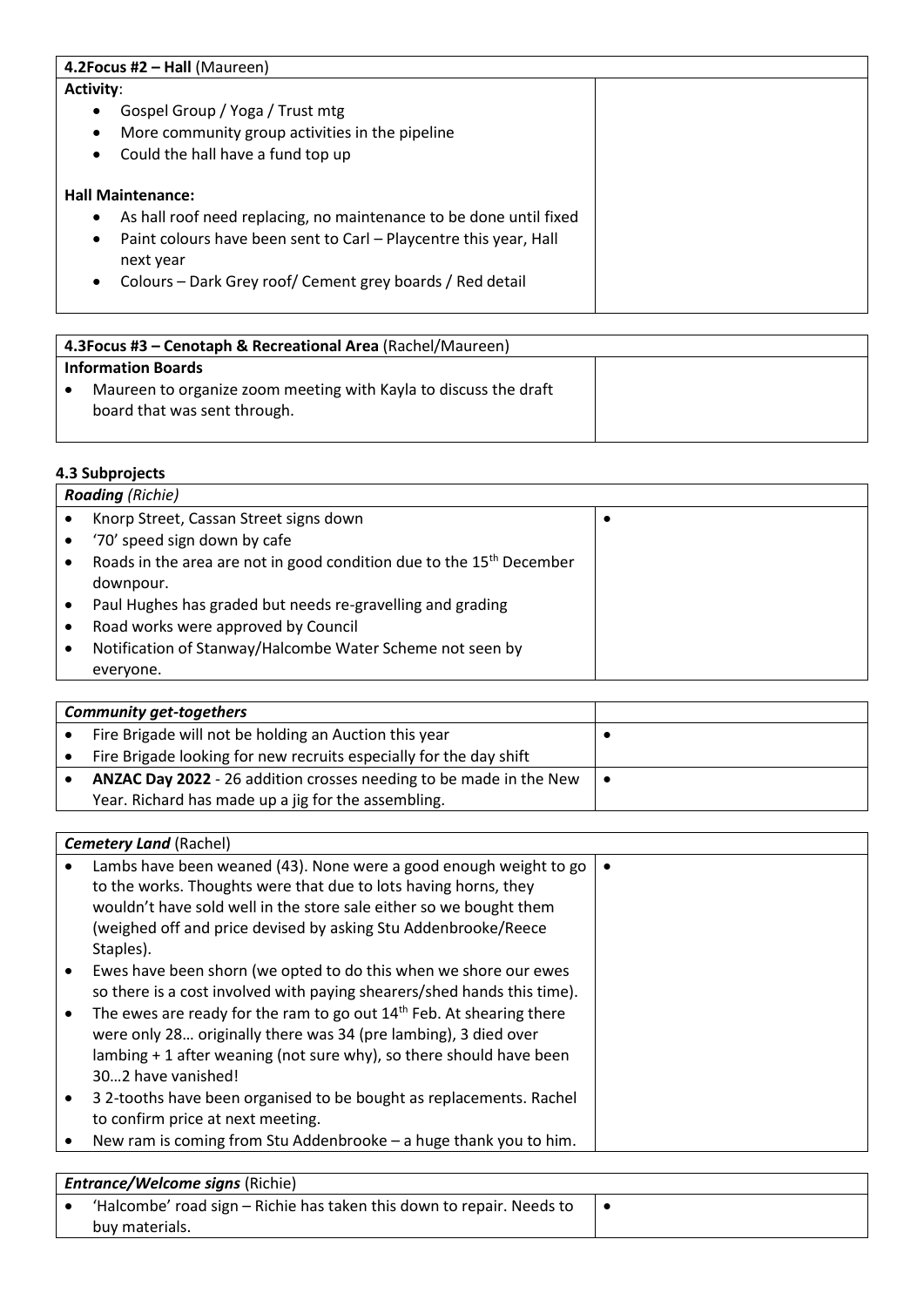| <b>Phone books</b> |                               |  |               |
|--------------------|-------------------------------|--|---------------|
|                    | To be completed in early 2022 |  | Complete 2022 |

## **4.5 Other General Business**

| <b>Recycling</b> | Needs working bee to clean up in the bottom of the trees.<br>Set for Saturday 12th Feb 2022 at 8am<br>Does the fence line need to be surveyed by Council? |  |
|------------------|-----------------------------------------------------------------------------------------------------------------------------------------------------------|--|
| Facebook         | The Facebook page is going well as a community communication outlet.                                                                                      |  |

# **5.0 COMMUNITY COMMUNICATIONS**

## **6.0 OTHER ITEMS**

So that members of the public did not have to stay for the whole meeting, 2 items were discussed at the top of the meeting.

## **School Bus:**

Cr Shane Casey gave everyone a brief overview of the situation as he is chair of the BOT of Halcombe School.

- Bus was \$80 per term per student. This has now gone up to \$220 per term as the school has had to contract a bus.
- Halcombe school had 2 buses between Halcombe and Feilding an Express bus and a via Makino Road bus. The express has now been cancelled.
- MoE sent a letter 24 Jan informing school
- School had an emergency meeting with affected parents 26 Jan.
- Options:
	- o Purchase a bus
	- o Get other bus company quotes
	- o PTA to give affected families a subsidy
	- o Appeal to MoE on behalf of the BOT
	- o Introduce Afterschool Care
- Payments for the bus have to be made in advance.
- Usabus did not quote to do the user-pays run due to being awarded the MOE 5-year contract.
- 33 kids 20 families affected.
- MOE had no consultation with communities or the school. Impact has shattered our community.

**Action**: Letters of support to Halcombe school and Fielding High school from HDCG

#### **Civil Defence:**

- On 15th December flooding event Civil Defence was non-existent in Halcombe village.
- Firemen were stranded at home unable to get to fire station and stranded in the field unable to get home.
- There was access to the school hall until later.
- Needed road closures at bridge, Higgins no help and drove past.
- Rural Support Group were called.
- Civil Defence Household Instruction Booklet was not finalised. **Going Forward** – How can we stop this from happening again?
- MoE do not want School Hall used as evacuation centre as could interfere with school.
- Radio is at school.
- Involve Neighbourhood Support Groups / Rural Support Group / Facebook / any form of community communications.
- Get Booklet out to homes with information of what to do in a Civil Defence event in Halcombe.
- Make sure all know the numbers to call if in an emergency situation.

#### **CBD of Halcombe**

All footpaths need spraying as there is lichen growing which, when wet, is very slippery.